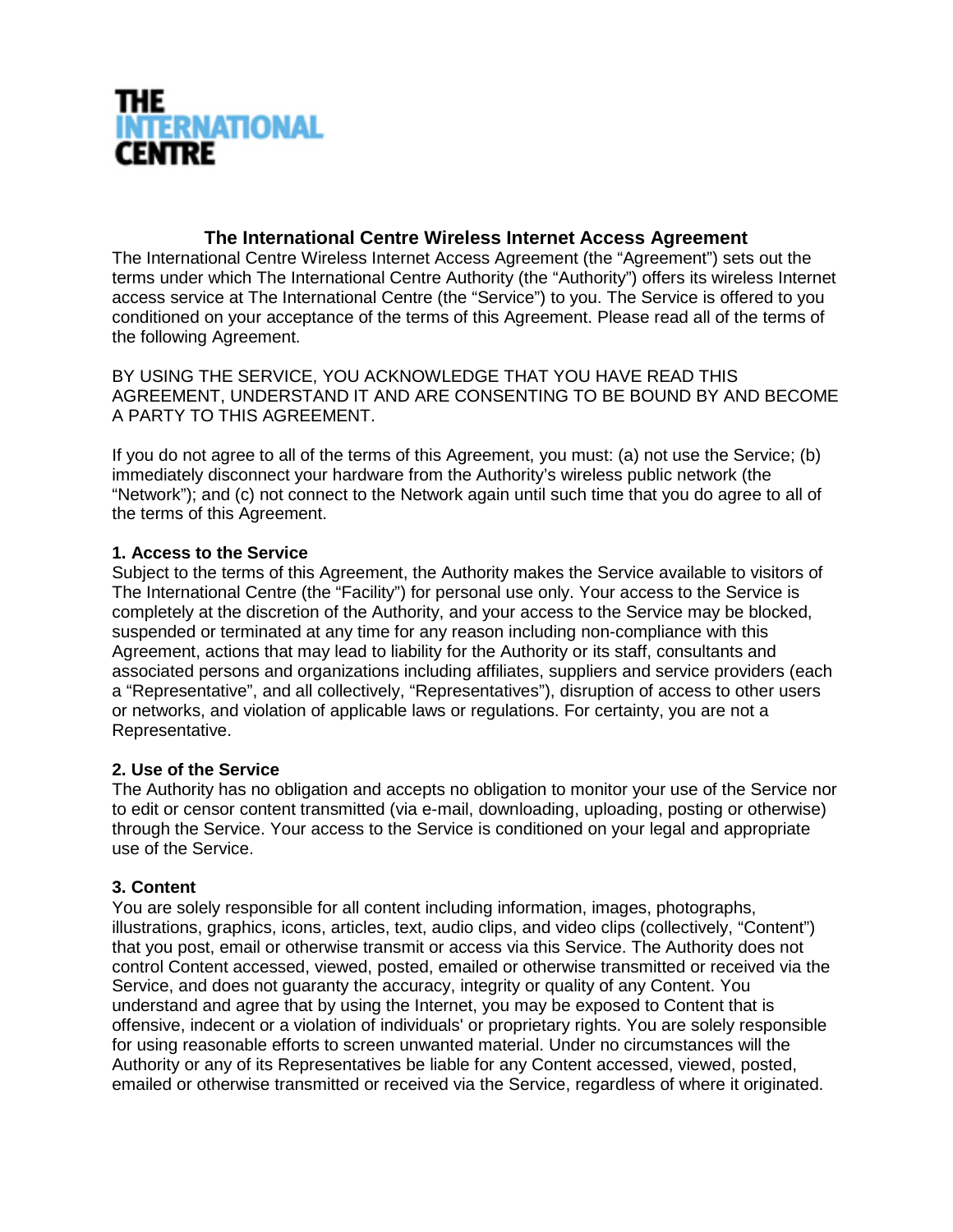#### **4. Disclaimer**

THE SERVICE IS UNSECURE AND YOU ASSUME THE SOLE AND COMPLETE RISK OF ALL COMMUNICATIONS, TRANSACTIONS AND OTHER ACTIVITIES CARRIED OUT VIA THE SERVICE. IN ADDITION, THE AUTHORITY DOES NOT CONTROL ANY MATERIALS, INFORMATION, PRODUCTS, CONTENT OR SERVICES ON THE INTERNET. THE INTERNET CONTAINS UNEDITED MATERIALS, SOME OF WHICH ARE SEXUALLY EXPLICIT OR MAY BE OFFENSIVE TO YOU. THE AUTHORITY HAS NO CONTROL OVER AND ACCEPTS NO RESPONSIBILITY FOR SUCH MATERIALS. YOU ASSUME FULL RESPONSIBILITY AND RISK FOR USE OF THE SERVICES AND THE INTERNET AND ARE SOLELY RESPONSIBLE FOR EVALUATING THE ACCURACY, COMPLETENESS, AND USEFULNESS OF ALL SERVICES, PRODUCTS, CONTENT AND OTHER INFORMATION, AND THE QUALITY AND MERCHANTABILITY OF ALL MERCHANDISE PROVIDED THROUGH THE SERVICE OR THE INTERNET.

THE SERVICE IS PROVIDED "AS IS" AND "AS AVAILABLE" BASIS. TO THE FULLEST EXTENT PERMISSIBLE PURSUANT TO APPLICABLE LAW, THE AUTHORITY DISCLAIMS ALL REPRESENTATIONS, WARRANTIES, GUARANTIES AND ASSURANCES, EXPRESS OR IMPLIED, INCLUDING IMPLIED WARRANTIES OF MERCHANTABILITY, FITNESS FOR A PARTICULAR PURPOSE AND NON-INFRINGEMENT. WITHOUT LIMITING THE FOREGOING DISCLAIMER, THE AUTHORITY DOES NOT REPRESENT OR WARRANT THAT THE SERVICE OR ITS FEATURES OR FUNCTIONS WILL BE UNINTERRUPTED OR ERROR-FREE, THAT DEFECTS WILL BE CORRECTED, THAT THE SERVICE OR NETWORK OR SYSTEM THAT MAKES THE SERVICE AVAILABLE WILL BE FREE OF VIRUSES OR OTHER HARMFUL COMPONENTS OR THAT ANY CONTENT OR OTHER INFORMATION TRANSMITTED OR RECEIVED VIA THE SERVICE IS CORRECT, ACCURATE, RELIABLE, APPROPRIATE, GENUINE, SECURE OR SAFE. NO ADVICE OR INFORMATION GIVEN BY THE AUTHORITY OR ITS REPRESENTATIVES SHALL CREATE A REPRESENTATION, WARRANTY, GUARANTY OR ASSURANCE. YOU EXPRESSLY ACKNOWLEDGE THAT THERE ARE SECURITY, PRIVACY AND CONFIDENTIALITY RISKS INHERENT IN WIRELESS COMMUNICATIONS AND TECHNOLOGY AND THE AUTHORITY DOES NOT MAKE ANY REPRESENTATIONS, WARRANTIES, GUARANTIES OR ASSURANCES RELATING TO SUCH RISKS.

## **5. Maintenance, Modification and Discontinuance of Service**

The Authority reserves the right, for any reason, in its sole discretion, to terminate, change or suspend any aspect of the Service, including features or hours or rate of availability. The Authority may impose limits on all or certain features of the Service or restrict your access to part or all of the Service without notice or liability. You acknowledge and agree that the Service may be unavailable or inoperative from time to time and at any time, including due to scheduled or unscheduled maintenance or modification or circumstances beyond the Authority's control. The Authority reserves the right to modify or discontinue, temporarily or permanently, all or any part of the Service, with or without notice.

## **6. Network Security**

Violations or abuses of system or network security of the Service are prohibited, and may subject you to criminal or civil liability. The Authority reserves the right to investigate potential security violations, and may notify applicable law enforcement agencies if violations are suspected. You must not interfere or attempt to interfere with the security of the Service or the system resources of the Service. You must not circumvent or attempt to circumvent the authentication procedures or security of the Service or any host, network, network component, or account to access data, accounts, or systems that you are not expressly permitted to access. You must not use or attempt to use another person's or entity's account, service, network or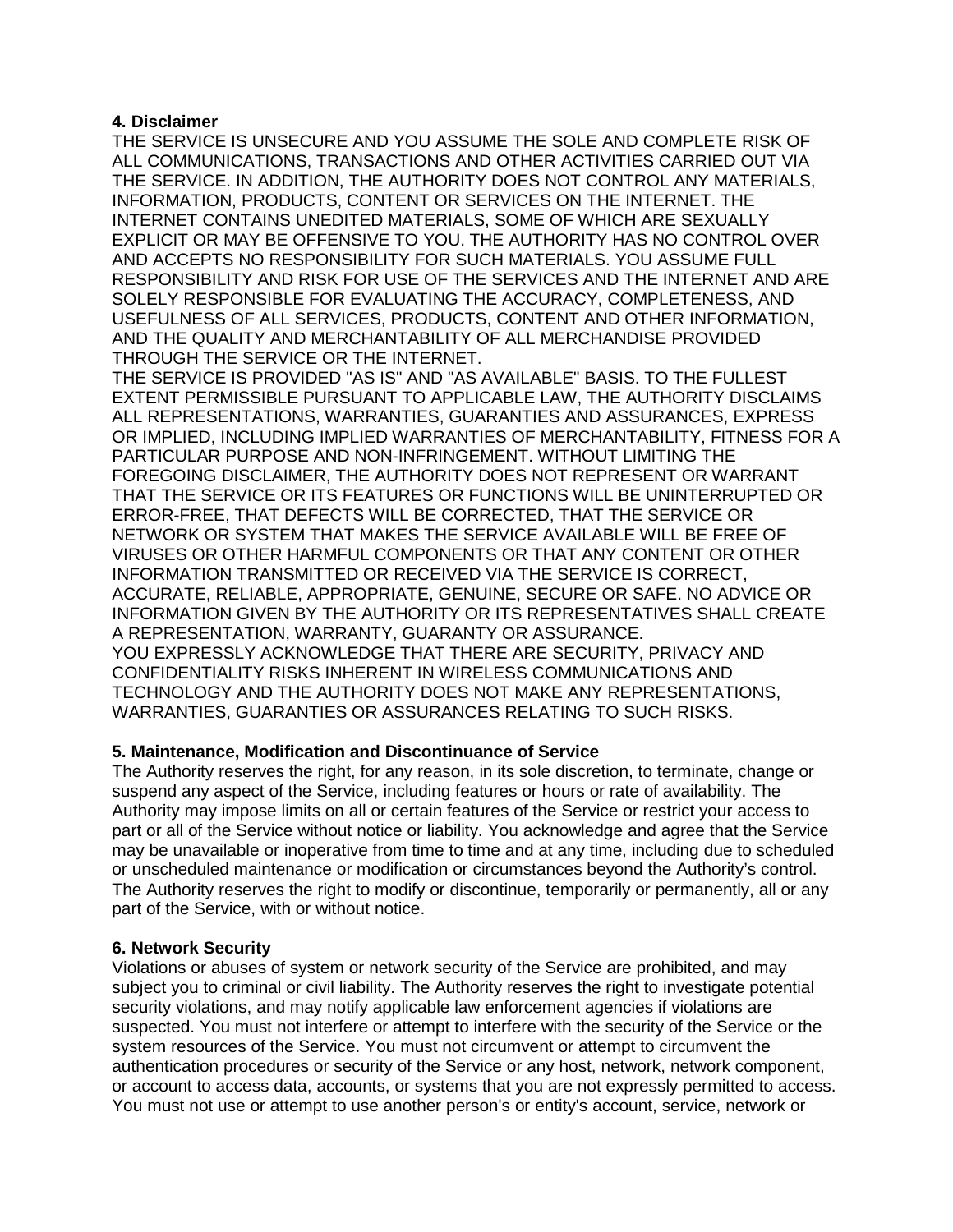system without authorization. You must not interfere or attempt to interfere with any other user, host, system, or network on the Internet unless expressly permitted to do so.

## **7. Supervision and Monitoring**

The Authority has no obligation to monitor the Service or the Content access or transmitted by or to you. However, the Authority reserves the right to supervise any and all Service, Content and information communicated via the Authority's Network or any computer equipment or devices connected to the Authority's Network, where the Authority determines, in its sole discretion, it is reasonable to do so, including: to determine compliance with the terms of this Agreement and all current and future procedures, rules or guidelines established by the Authority; to satisfy laws, regulations, or governmental or legal requests; or to protect the Authority, its Representatives or users of the Service.

The Authority, at its sole discretion, may take any action it deems necessary to minimize liability for the Authority and its Representatives, including removing any Content or immediately terminating the Service to a user whose conduct fails to conform with the letter or spirit of this Agreement. The Authority reserves the right, in its sole discretion, to block any user's access to any Content, web site or web page.

#### **8. Prohibited Uses**

You agree to use the Service only for lawful purposes and not to allow others to use your connection to the Service for any unlawful purpose. Use of the Service for transmission, distribution, retrieval or storage of any information, data, or other material in violation of any applicable law, regulation, ordinance or other rule imposed by any governmental authority is prohibited. You also agree not to use the Service:

- in violation of this Agreement or other procedures, rules or guidelines that the Authority may establish from time to time;
- to use, transmit, or disseminate any materials that infringe or violate any third-party's copyright, trademark, trade secret, privacy, patent, or other proprietary or property right, or in a manner that could constitute a criminal offense, give rise to civil liability, or otherwise violate any applicable law or regulation;
- to transmit or disseminate harassing, libelous, abusive, threatening, obscene, defamatory, embarrassing, distressing, annoying, unlawful, tortious, harmful, pornographic, vulgar, racially or ethnically offensive, hateful, or otherwise objectionable materials or materials that are invasive of another's privacy;
- to transmit, disseminate, or upload viruses, worms, any software intended to damage or alter a computer system without the owner's consent, or any other harmful, disruptive, or destructive files or devices;
- in any way that generates excessive network traffic, adversely affects the ability of others to use the Service, or otherwise disrupts or interferes with the Service;
- to flood or disrupt any newsgroup, mailing list, chatroom, or similar forum;
- to transmit, disseminate, or relay advertising, chain letters, pyramid schemes, SPAM, junk mail, charity requests, petitions, or any other type of unsolicited emailing (whether commercial or informational) to persons or entities that have not agreed to be part of such mailings, or to harvest or collect information about another user for such purposes;
- to view or intercept email or any other electronic transmission not intended for you;
- to alter or forge any headers of email messages or any other electronic transmission, in part or whole, to conceal the email address, prevent others from responding to any message, or mislead or deceive others as to the identity of the sender of any message;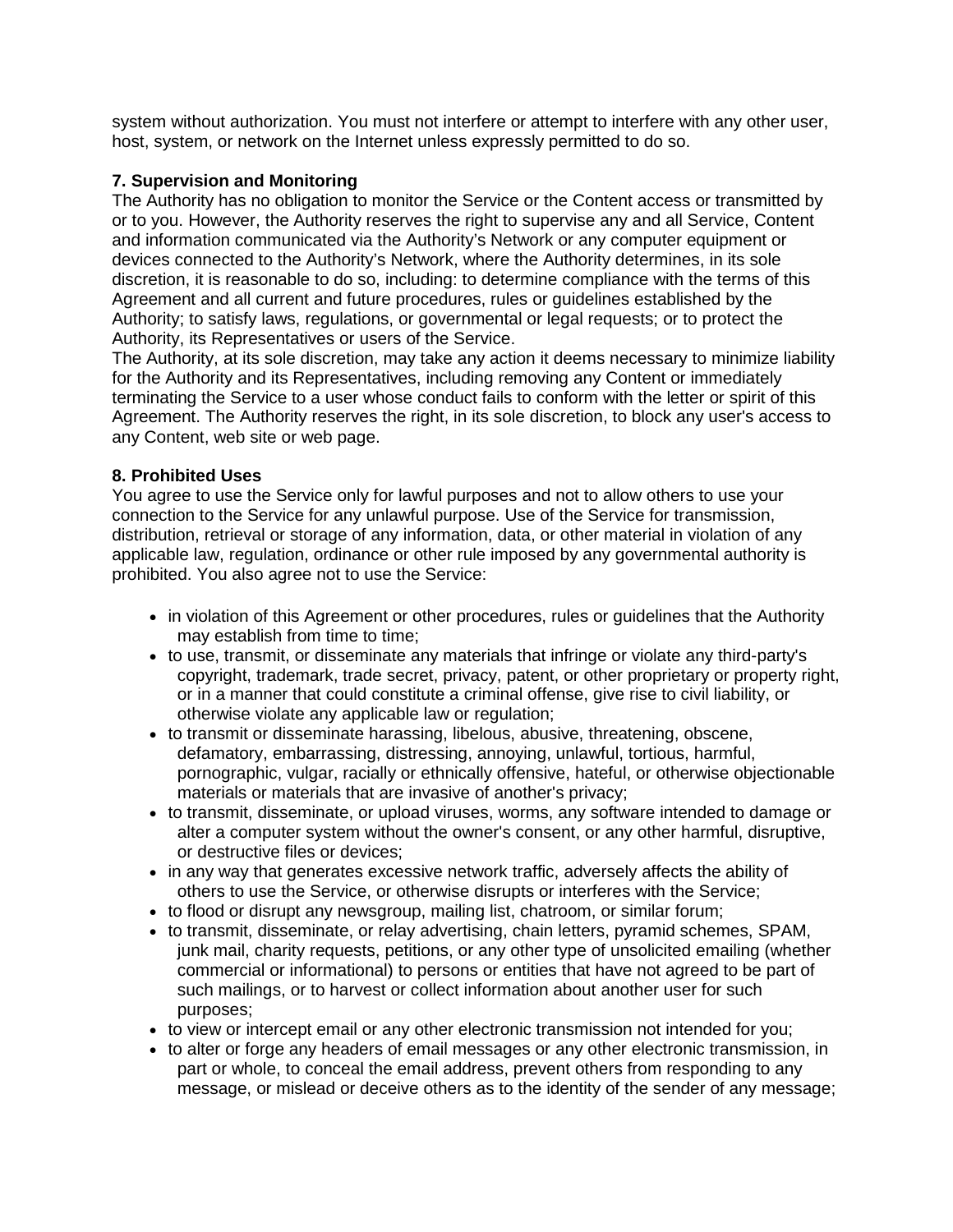- to get, collect, or store password or account information, or other private information from another user without consent;
- to pretend to be someone else;
- in any way that harms or has the substantial likelihood of harming any minor;
- to reproduce, duplicate, copy, sell, resell or exploit for any commercial purpose, any portion of the Service, or offer use of the Service or access to the Service;
- for high-volume or commercial purposes; or
- to post or send any fraudulent or misleading offers of products, items, or services.

## **9. Linked Sites**

The Authority and its Representatives, whether or not affiliated with other web sites ("Linked Sites") that may be linked to the Service or any Authority web site, shall not be responsible or liable for the content of Linked Sites. You access Linked Sites at your own risk. The Authority and its Representatives are not responsible or liable for the accuracy, copyright compliance, legality, decency or any other aspect of the content of Linked Sites.

#### **10. Protection of Authority Property**

You acknowledge and agree that the Service, the Network, the Authority's various computers, software, communications devices and other components and equipment, and the Facility (collectively, the "Authority Property") are the property of the Authority. You understand and acknowledge that the Service is provided via a shared network. In its sole discretion and with or without notice to you, the Authority reserves the right to take any action regarding any improper or other use of the Facility Property needed to prevent or minimize harm to the Facility Property or individuals located within the Facility or to prevent or minimize disruption or performance of any Facility Property for the Authority or for others.

## **11. Modification of Terms**

The Authority may, in its sole discretion, modify the terms of this Agreement at any time without notice, and your renewed or continued use of the Service at any time thereafter shall mean your irrevocable acceptance of the Agreement as modified by the Authority.

#### **12. Indemnity**

You agree to defend, indemnify and hold harmless the Authority and its officers, directors, employees, agents, contractors, suppliers, service providers and affiliates from and against any and all claims, damages, demands, liabilities, losses, costs, expenses and causes of action, including reasonable attorneys' fees and related expenses, due to or arising out of the use of the Service by you, any Content that you transmit or receive to or via the Service, your noncompliance with this Agreement, or your violation of any third party rights in relation to use of the Service, including infringement of any third party intellectual property rights. The Authority reserves the right, subject to indemnification by you, to assume the exclusive defence and control of any matter initially subject to the defence, indemnification and hold harmless obligations by you hereunder and you shall not in any event settle any matter without the prior written consent of the Authority.

## **13. Limitation of Liability**

IN NO EVENT WILL THE AUTHORITY OR ITS REPRESENTATIVES BE LIABLE FOR ANY INDIRECT, INCIDENTAL, SPECIAL, EXEMPLARY, PUNITIVE OR CONSEQUENTIAL DAMAGES WHATSOEVER (INCLUDING WITHOUT LIMITATION THOSE RESULTING FROM LOST PROFITS, LOST DATA, BUSINESS INTERRUPTION, UNAUTHORIZED ACCESS, DAMAGE OR THEFT OF YOUR SYSTEM OR DATA OR DAMAGE CAUSED TO EQUIPMENT, PROGRAMS OR DATA FROM ANY VIRUS OR OTHER HARMFUL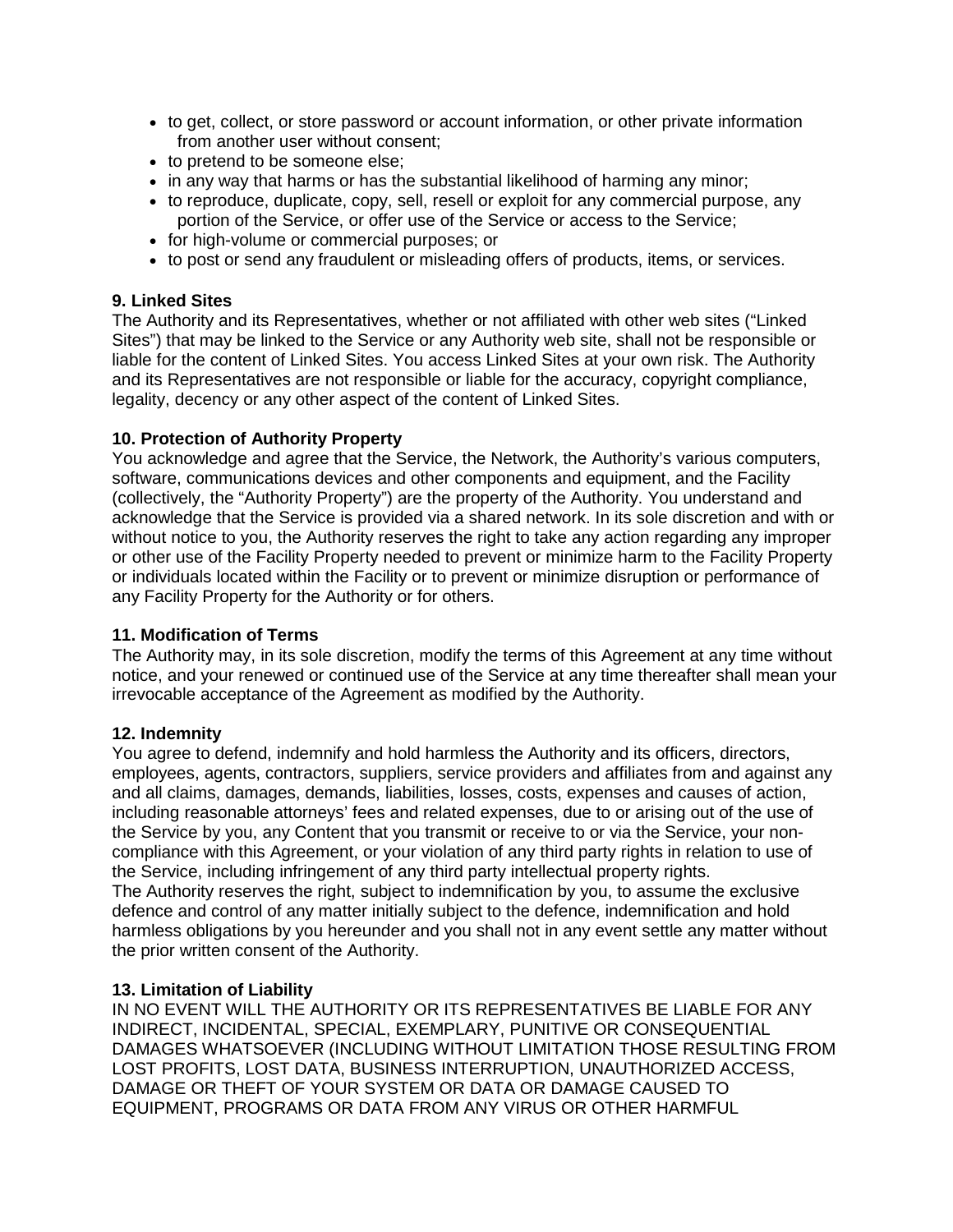APPLICATION) ARISING OUT OF THE USE OR INABILITY TO USE THE SERVICE, THE RESULTS OF USE OF THE SERVICE, ANY STORAGE MEDIA RELATED TO THE SERVICE, ANY SOFTWARE CONTAINED ON SUCH STORAGE MEDIA (INCLUDING THIRD-PARTY SOFTWARE), ANY WEB SITES LINKED TO THE SERVICE, THE CONTENT, MATERIALS OR INFORMATION CONTAINED AT ANY OR ALL SUCH SITES, OR THE CONTENT ANYWHERE ON THE INTERNET, REGARDLESS OF THE BASIS UPON WHICH LIABILITY IS CLAIMED (WHETHER CONTRACT, TORT, STRICT LIABILITY OR ANY OTHER LEGAL THEORY) AND EVEN IF THE AUTHORITY HAS BEEN ADVISED OF THE POSSIBILITY OF ANY LOSS OR DAMAGE.

THE AUTHORITY'S TOTAL AGGREGATE LIABILITY AND THE TOTAL AGGREGATE LIABILITY OF THE AUTHORITY'S REPRESENTATIVES, ARISING FROM OR RELATING TO THIS AGREEMENT (REGARDLESS OF THE FORM OF ACTION OR CLAIM, e.g., CONTRACT, TORT, STRICT LIABILITY, OR ANY OTHER LEGAL THEORY) IS LIMITED TO ONE DOLLAR (\$1) CANADIAN.

This Section 13 applies to all circumstances except for physical injuries to the extent caused by the Authority's negligence.

IF APPLICABLE LAW DOES NOT ALLOW ALL OR ANY PART OF THE ABOVE LIMITATION OF LIABILITY TO APPLY TO YOU, THE LIMITATIONS WILL APPLY TO YOU TO THE MAXIMUM EXTENT PERMITTED BY APPLICABLE LAW.

#### **14. Privacy**

You agree to the conditions set out in the Authority's Privacy Policy (which is available from the Authority's web site from the following link: [http://www.internationalcentre.com/privacy](http://www.internationalcentre.com/privacy-policy.html)[policy.html](http://www.internationalcentre.com/privacy-policy.html) as modified by the terms of this Agreement.

In addition to the extent personal information may be used, collected and disclosed under the Authority's Privacy Policy, you acknowledge and agree that the Authority may collect information from your computer, including personal information, to assist the Authority in evaluating, providing and modifying the Service. You agree that the Authority may provide information collected from your computer, including your personal information, to: (a) you; (b) a person who, in the Authority's reasonable judgment, is seeking the information as your agent; (c) an agent or representative retained by the Authority or to a public authority or agent of a public authority, in connection with the enforcement of the Authority's rights under this Agreement or in other administrative functions for the Authority, provided your personal information in such case is only used for that purpose; (d) a law enforcement agency whenever the Authority has reasonable grounds to believe that you have supplied us with false or misleading information or are otherwise involved in unlawful activities directed against the Authority, any of its Representatives, the Facility, the Authority Property, any of the Facility visitors, or any other person or entity; or (e) a public authority or agent of a public authority if, in the Authority's reasonable judgment, it appears that there is imminent danger to life or property which could be avoided or minimized by disclosure of the information.

## **15. Governing Law and Jurisdiction**

This Agreement shall be governed by and construed in accordance with the laws of the Province of Ontario (without reference to its conflict of laws provisions), including the laws of Canada applicable therein. The Courts of Ontario shall have exclusive jurisdiction to entertain and determine all disputes and claims, whether for specific performance, injunction, declaration, damages or otherwise, both at law and in equity, arising out of or in any way relating to the Agreement including in connection with the Service. You hereby irrevocably attorn to and accept the jurisdiction of the Courts of Ontario for such purposes.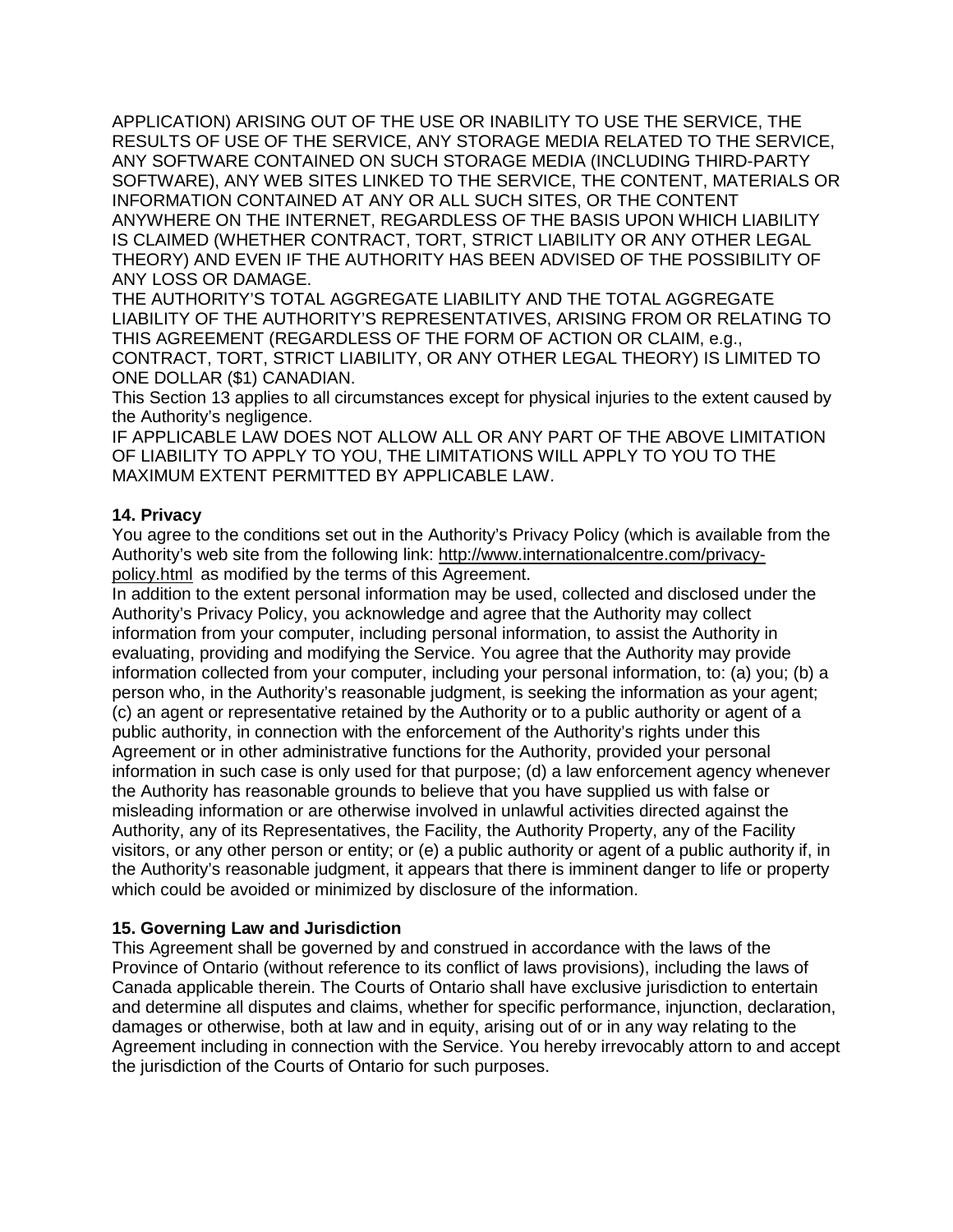## **16. Assignment**

This Agreement shall enure to the benefit of and be binding upon the successors and permitted assigns of you and the Authority, as the case may be, and nothing herein shall restrict the ability of the Authority to transfer or assign its interests herein. You shall not assign, in whole or in part, any of rights under this Agreement without the prior written consent of the Authority, which may be withheld in the Authority's sole discretion.

## **17. Remedies**

No remedy conferred upon or reserved in favour of the Authority under this Agreement will exclude any other remedy so conferred or reserved or existing at law or in equity but each will be cumulative and in addition to every other remedy given under this Agreement or existing at law or in equity.

#### **18. Entire Agreement**

This Agreement constitutes the entire agreement between the Authority and you with respect to the subject matter herein and supersedes all previous communications, representations, warranties, understandings, and agreements, whether electronic, oral, written, or otherwise, between you and the Authority with respect to the subject matter herein.

## **19. Consent or Approval by the Authority**

In any circumstances where the consent or approval of the Authority is required herein, or where the Authority is entitled to exercise discretion, the Authority shall, except to the extent (if any) expressly stated otherwise herein, be entitled to withhold such consent or to exercise such discretion in its sole discretion. The Authority shall not be required to give any reason for refusing to provide any consent or approval, nor shall the Authority be required to disclose the manner in which it exercised any discretion.

## **20. Waiver**

No waiver or acquiescence by the Authority of any breach of this Agreement is valid except if given in writing. Any such waiver or acquiescence shall not constitute a consent to or waiver of or excuse for any other different or subsequent breach or act unless such waiver or consent is in writing.

## **21. Severability**

If any covenant, obligation, agreement, term or condition of this Agreement or the application thereof to any person or circumstances shall, to any extent, be invalid or unenforceable the remainder of this Agreement, or the application of such covenant, obligation, agreement, term or condition to persons or circumstances other than those in respect of which it is held invalid or unenforceable, shall not be affected thereby and each covenant, obligation, agreement, term and condition of this Agreement shall be separately valid and enforceable to the fullest extent permitted by law and the invalid or unenforceable covenant, obligation, agreement, term or condition (as the case may be) shall be modified so as to be enforced to the fullest extent permitted at law, with retroactive effect to the date of this Agreement.